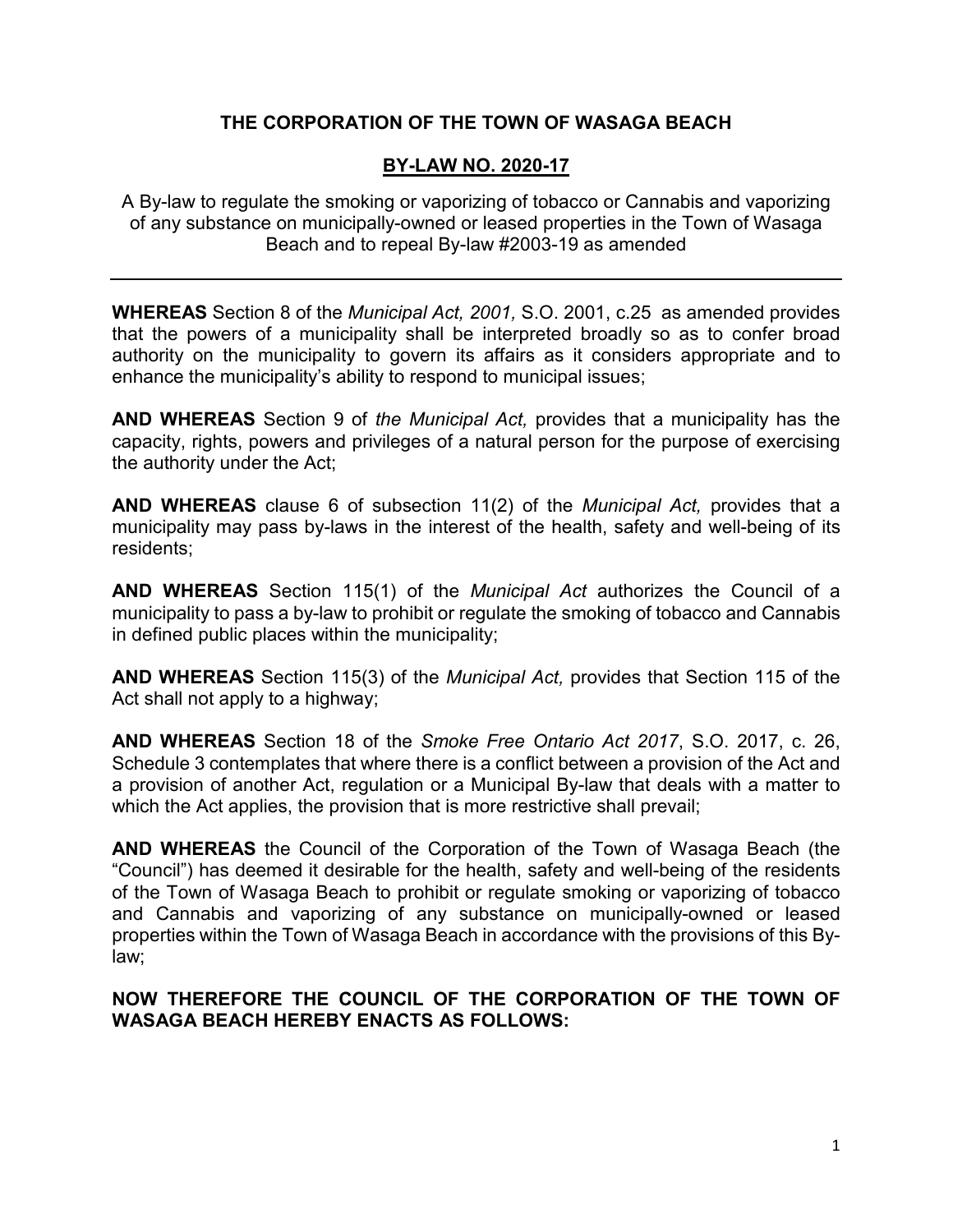## **1.0 BY-LAW TITLE**

1.1 This By-law shall be known as the "Smoking/Vaping on Municipal Property Bylaw".

## **2.0 DEFINITIONS**

- 2.1 For the purpose of this By-law:
	- (a) "**Cannabis**" means cannabis as defined in the *Cannabis Act* (Canada) S.C. 2018, c. 16, or successor legislation;
	- (b) "**Counci**l" means the Council of the Corporation of the Town of Wasaga Beach;
	- (c) "**Electronic Cigarette**" means a vaporizer or inhalant-type device, whether called an Electronic Cigarette or any other name, that contains a power source and heating element designed to heat a substance and produce a vapour intended to be inhaled by the user of the device directly through the mouth, whether or not the vapour contains nicotine.
	- (d) "**Highway**" means a common and public highway, street, boulevard, court, centre, crescent, avenue, parkway, driveway, square, place, lane, bridge, viaduct or trestle, any part of which is intended for or used by the general public for the passage of vehicles and includes the area between the lateral property lines thereof;
	- (e) "**Municipal Building**" means any building, facility or structure owned, leased, controlled or used by the Municipality for municipal purposes, including without limitation municipal offices, transit facilities, bus shelters, community centres, libraries, indoor swimming pools, arenas, museums, art galleries, public washrooms, concession stands, recreational centres, fire halls, ambulance stations and police stations;
	- (f) "**Municipality**" means The Corporation of the Town of Wasaga Beach;
	- (g) "**Officer**" means a Municipal Law Enforcement Officer or Police Officer;
	- (h) "**Outdoor Recreational Facility**" means any area located on municipal property that is designed, designated or delineated for the playing of sports or for activities, together with any lane, walkway or public parking area leading thereto including but not limited to: swimming pools, splash pads, soccer fields, baseball diamonds, skateboard parks, tennis courts, football fields, player benches, side lines, player warm up areas and spectator areas;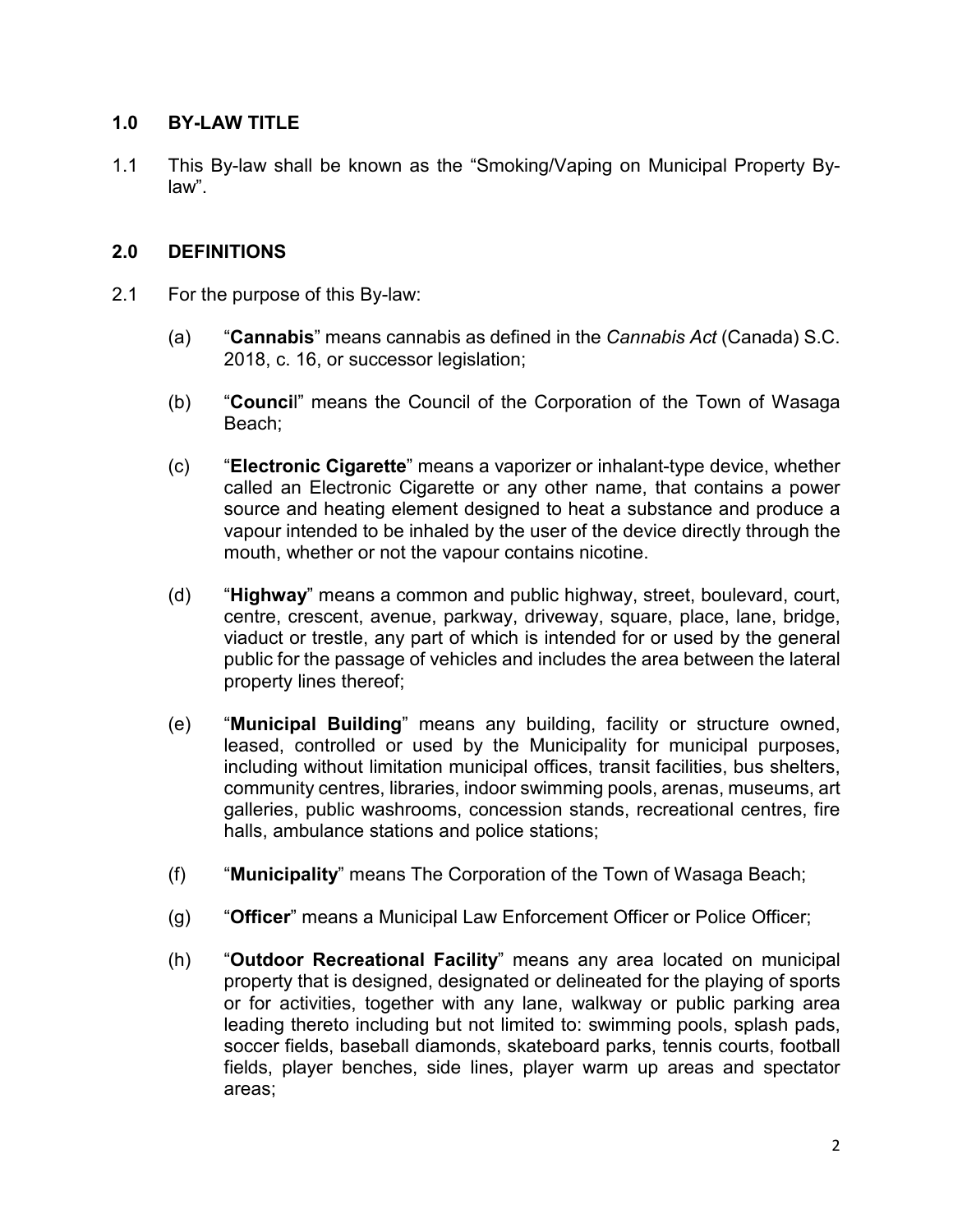- (i) "**Park**" means lands owned by the Municipality that is designed or used for public recreation including, but not limited to, parklands, parkettes, trails, community gardens, beaches including any adjacent bodies of water, and includes any lane, walkway or public parking area leading thereto and any spectator or player seating areas;
- (j) "**Playground Area**" means any part of an outdoor area fitted with play equipment, including but not limited to slides, swings, and climbing equipment, and includes any surrounding natural or man made safety surface of sand, rocks, wood chips, rubber or any similar material that may typically define its border and any trail or pathway within a twenty metre radius of a Playground Area;
- (k) "**Smoking**" means smoking (exhaling and inhaling) or holding lighted tobacco or lighted Cannabis.
- (l) "**Special Event**" means an exhibition, event or function held within the Town of Wasaga Beach where a person has applied to the Town of Wasaga Beach to conduct a Special Event and Council has approved the event, with or without conditions;
- (m) "**Tobacco**" means tobacco, in whatever manner it may be used or consumed, and in any processed or unprocessed form, and includes any product made in whole or in part of tobacco and/or tobacco leaves, including without limitation, pipe tobacco, water pipe tobacco, cigarettes, cigars, and cigarillos.
- (n) "**Use**" with respect to Electronic Cigarettes, includes any of the following:
	- 1) Inhaling vapour from an Electronic Cigarette.<br>2) Exhaling vapour from an Electronic Cigarette.
	- Exhaling vapour from an Electronic Cigarette.
	- 3) Holding an activated Electronic Cigarette.
- (o) "**Vape or Vaping or Vaporizing"** means inhaling or exhaling the vapour produced by a lighted Electronic Cigarette or similar device regardless of the product or substance being vaped or vaporized and shall include the holding of an Electronic Cigarette or similar device whether or not such device is lighted.
- (p) "**Walkway**" means an area of land designated, designed, or intended for the passage of pedestrians and shall include a pathway or boardwalk, but does not include a walkway located within the boundary of a Highway.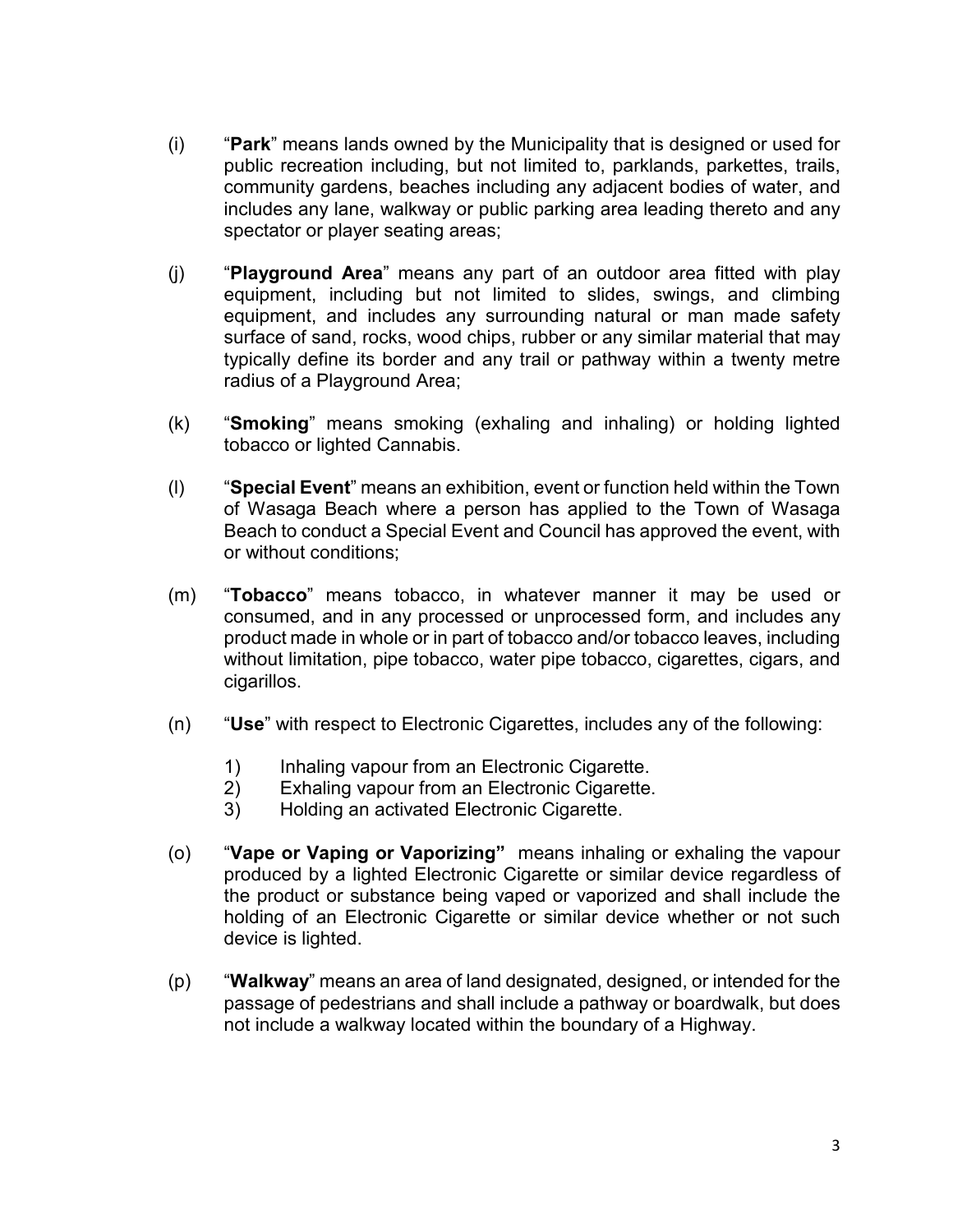## **3.0 GENERAL PROHIBITIONS**

- 3.1 No person shall smoke or vaporize on or within any property owned or leased by the Municipality, including the following:
	- (a) any property upon which is located a Municipal Building;
	- (b) any municipal trail or Walkway;
	- (c) any Park located within the Municipality or within a 20 metre radius of the perimeter of such areas;
	- (d) all Playground Areas, or within a 20 metre radius of the perimeter of Playground areas;
	- (e) all Outdoor Recreational Facilities or within a 20 metre radius of the perimeter an Outdoor Recreational Facility;
	- (f) within a Special Event
- 3.2 The prohibitions in Section 3.1 apply whether or not a no smoking/vaping sign of any format or content is posted.

#### **4.0 EXEMPTIONS**

- 4.1 Sections 3.1 do not apply to a person:
	- (a) smoking/vaporizing in a privately-owned property that is primarily a private dwelling;
	- (b) smoking/vaporizing on any portion of a Highway
	- (c) smoking/vaporizing in a designated smoking/vaporizing area as set out in Schedule "A";
	- (d) that is entitled to possess Cannabis for medical purposes pursuant to a medical document issued pursuant to the *Cannabis Regulations*, SOR/2018-144 promulgated under the *Controlled Drugs and Substances Act* (Canada) S.C. 1996, c. 19, or successor legislation or regulations made thereunder, if the said person is smoking/vaporizing Cannabis more than 20 meters of:
		- i) an entrance and/or exit to a Municipal Building;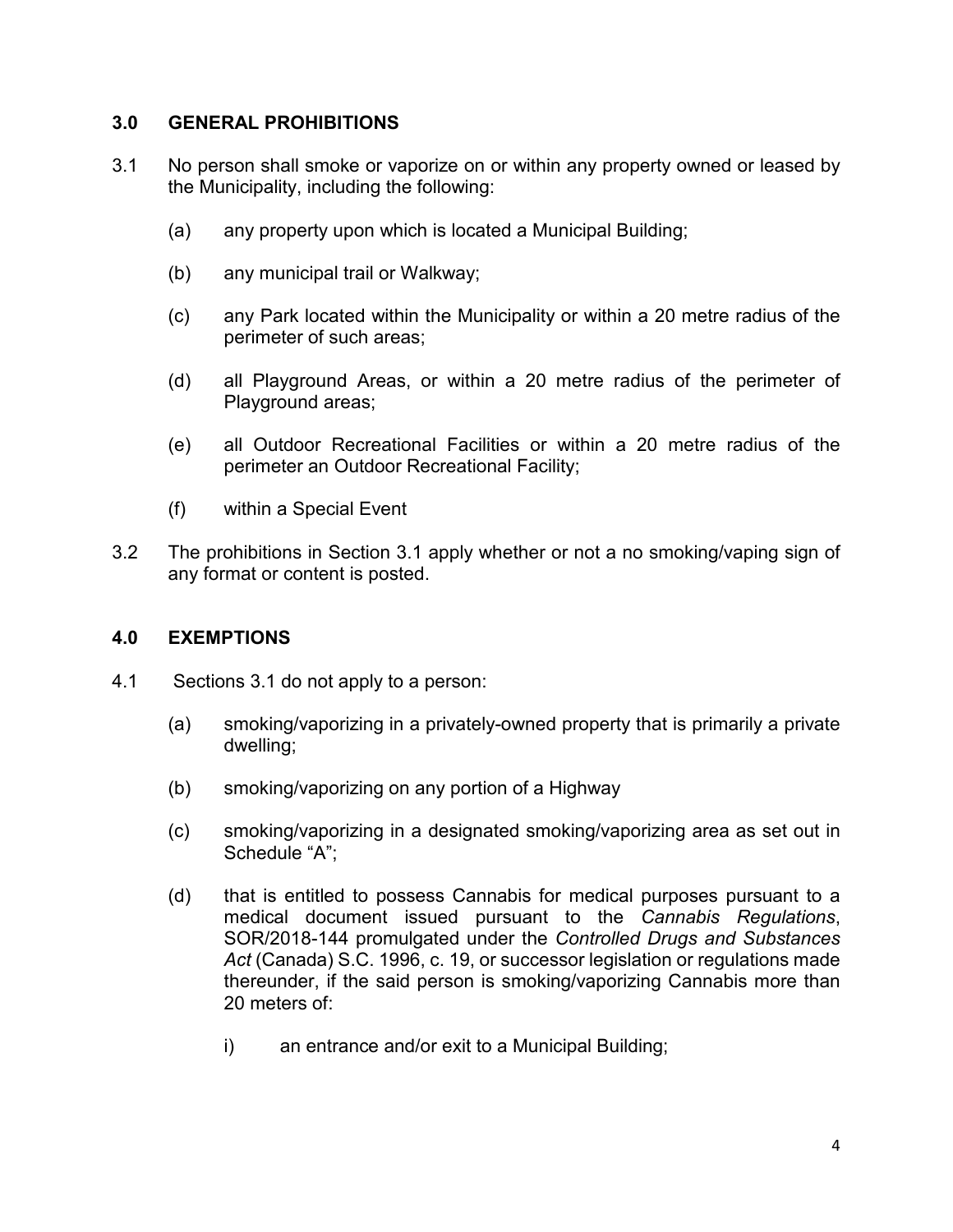- ii) any point on the perimeter of a municipal trail, Walkway, Park, Playground Area, and Outdoor Recreational Facility.
- 4.2 A person referred to in Section 4.1(d) shall immediately upon request of an Officer, produce a copy of their:
	- (a) medical document provided by an authorized health care practitioner;
	- (b) valid registration certificate issued by Health Canada for possession only;
	- (c) valid registration document issued by a federally licensed seller; or
	- (d) valid registration certificate issued by Health Canada for personal production
- 4.3 This By-law does not apply to traditional and or sacred tobacco that is used and kept sacred by indigenous communities.
- 4.4 Notwithstanding anything contained in this By-law, any person may make application a minimum of 60 days prior to the date(s) requiring an exemption, to Council through the appropriate committee of Council as specified by the C.A.O., to be granted an exemption from any of the provisions of this By-law with respect to smoking/vaporizing on prohibited properties. Council, by resolution, may refuse to grant any exemption or may grant the exemption applied for or any exemption of lesser effect and any exemption granted shall specify the time period of a duration during which it is effective, and may contain such items and conditions as Council sees fit.

# **5.0 ENFORCEMENT**

- 5.1 The provisions of this By-law may be enforced by an Officer.
- 5.2 Where any person contravenes any provision of this By-law, an Officer may direct such person to comply with this By-law. Every person so directed shall comply with such direction without undue delay.
- 5.3 Where an Officer has reasonable grounds to believe that a person has contravened any provision of this By-law, the Officer may require the name, address and proof of identity of that person, and the person shall supply that information. Failure to provide sufficient or any identification shall constitute obstruction of the Officer as set out in section 6.4 of this By-law.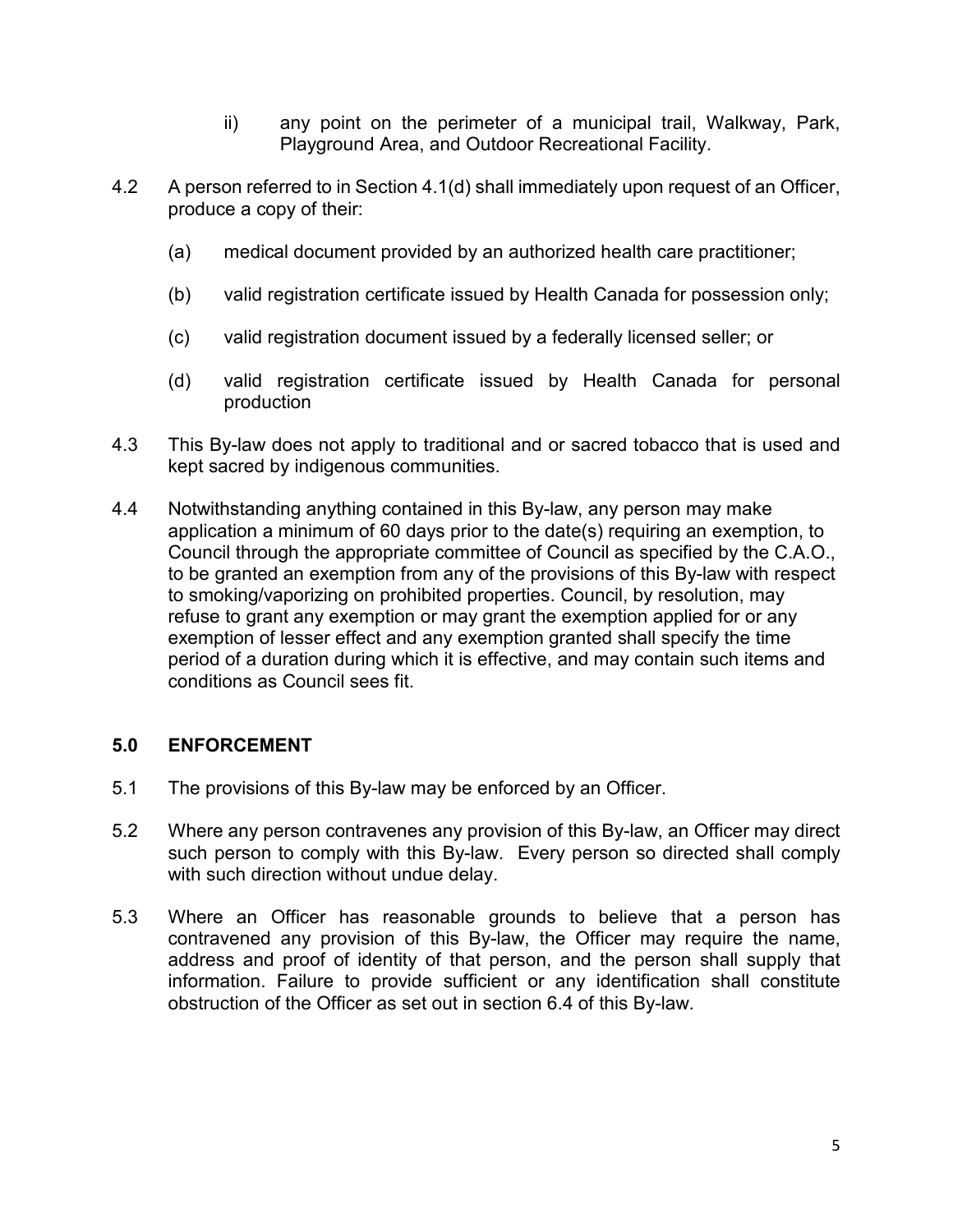# **6.0 PENALTY**

- 6.1 Any person, who contravenes or fails to comply with any provision of this By-law is guilty of an offence and upon conviction is liable to a fine as provided for in the *Provincial Offences Act*, R.S.O. 1990, c. P.33, as amended.
- 6.2 Upon conviction any penalty imposed under this By-law may be collected under the authority of the *Provincial Offences Act*, R.S.O 1990, c. P.33, as amended.
- 6.3 Every person who is convicted of an offence, is liable to a maximum fine of \$10,000 for a first offence and a maximum fine of \$25,000 for a subsequent offence.
- 6.4 Upon conviction, in addition to any other remedy and to any penalty imposed by this Chapter, the court in which the conviction has been entered and any court of competent jurisdiction thereafter may make an order prohibiting the continuation or repetition of the offence by the person convicted.
- 6.5 No person shall hinder or obstruct, or attempt to hinder or obstruct, an Officer who is exercising a power or performing a duty under this By-law.

## **7.0 SEVERABILITY**

7.1 If any provision or part of this By-law is declared by any court or tribunal of competent jurisdiction to be illegal or inoperative, in whole or in part, or inoperative in particular circumstances, the validity of this By-law as a whole or any part thereof, other than that part which is declared invalid, shall not be affected and it shall continue to apply in full force and effect to all other circumstances.

# **8.0 CONFLICTS**

8.1 If any provision of this By-law conflicts with an Act or a regulation or another bylaw, the provision that is the most restrictive of the smoking or vaporizing of tobacco or Cannabis or vaporizing of any substance, as the case may be, shall prevail.

#### **9.0 INTERPRETATION**

9.1 The provisions of Part VI of the *Legislation Act, 2006*, S.O. 2006, c.21, Schedule F shall apply to this By-law.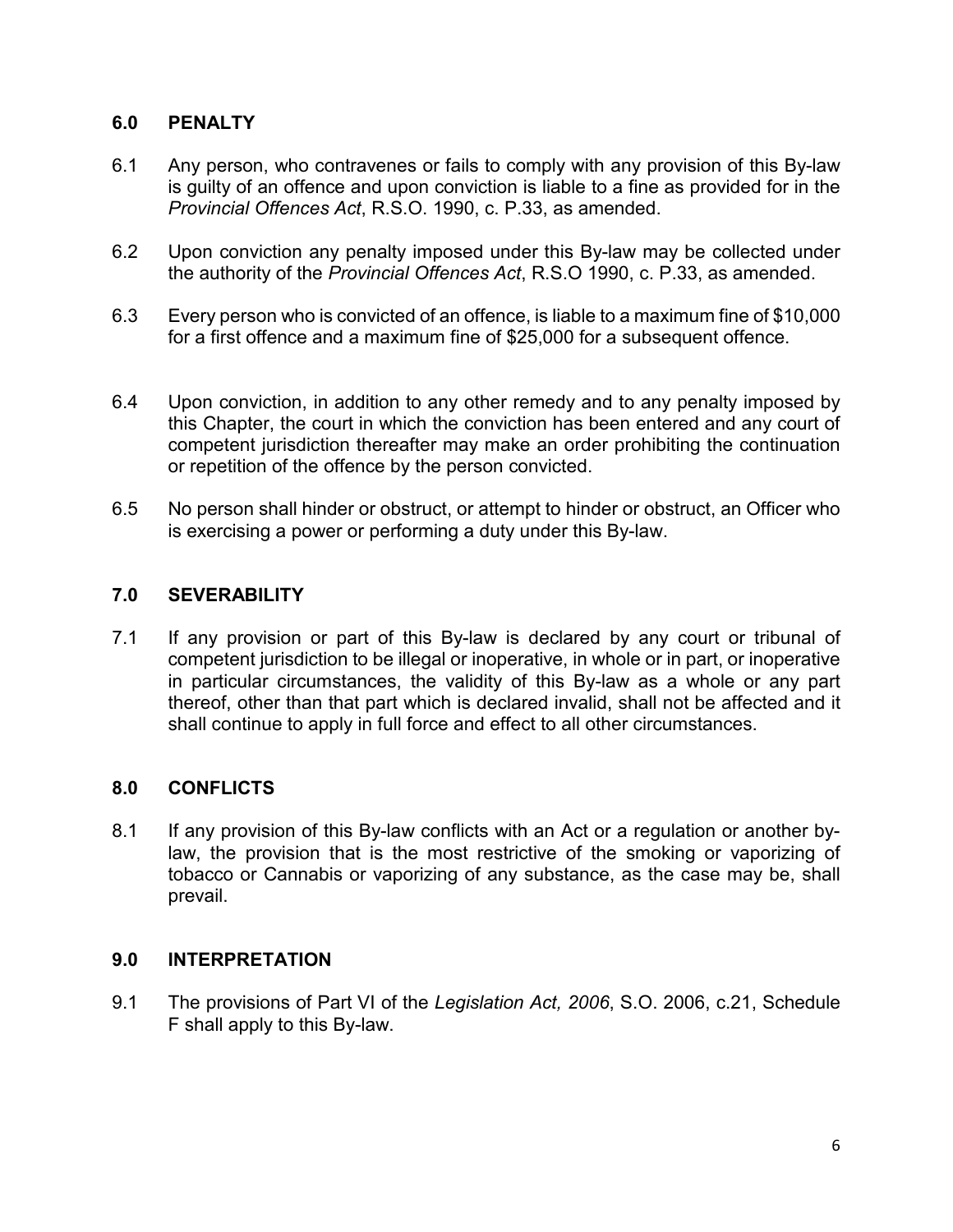## **10.0 REPEAL**

THAT By-Law #2003-19, as amended, is hereby repealed

#### **11.0 EFFECTIVE DATE**

11.1 This By-law shall come into force and effect on the final passage thereof.

# **BY-LAW READ A FIRST, SECOND AND THIRD TIME AND FINALLY PASSED THIS 25TH DAY OF FEBRUARY, 2020.**

# **THE CORPORATION OF THE TOWN OF WASAGA BEACH**

Nina Bifolchi, Mayor

\_\_\_\_\_\_\_\_\_\_\_\_\_\_\_\_\_\_\_\_\_\_\_\_\_\_\_\_ Dina Lundy Director, Legislative Services and Clerk

\_\_\_\_\_\_\_\_\_\_\_\_\_\_\_\_\_\_\_\_\_\_\_\_\_\_\_\_